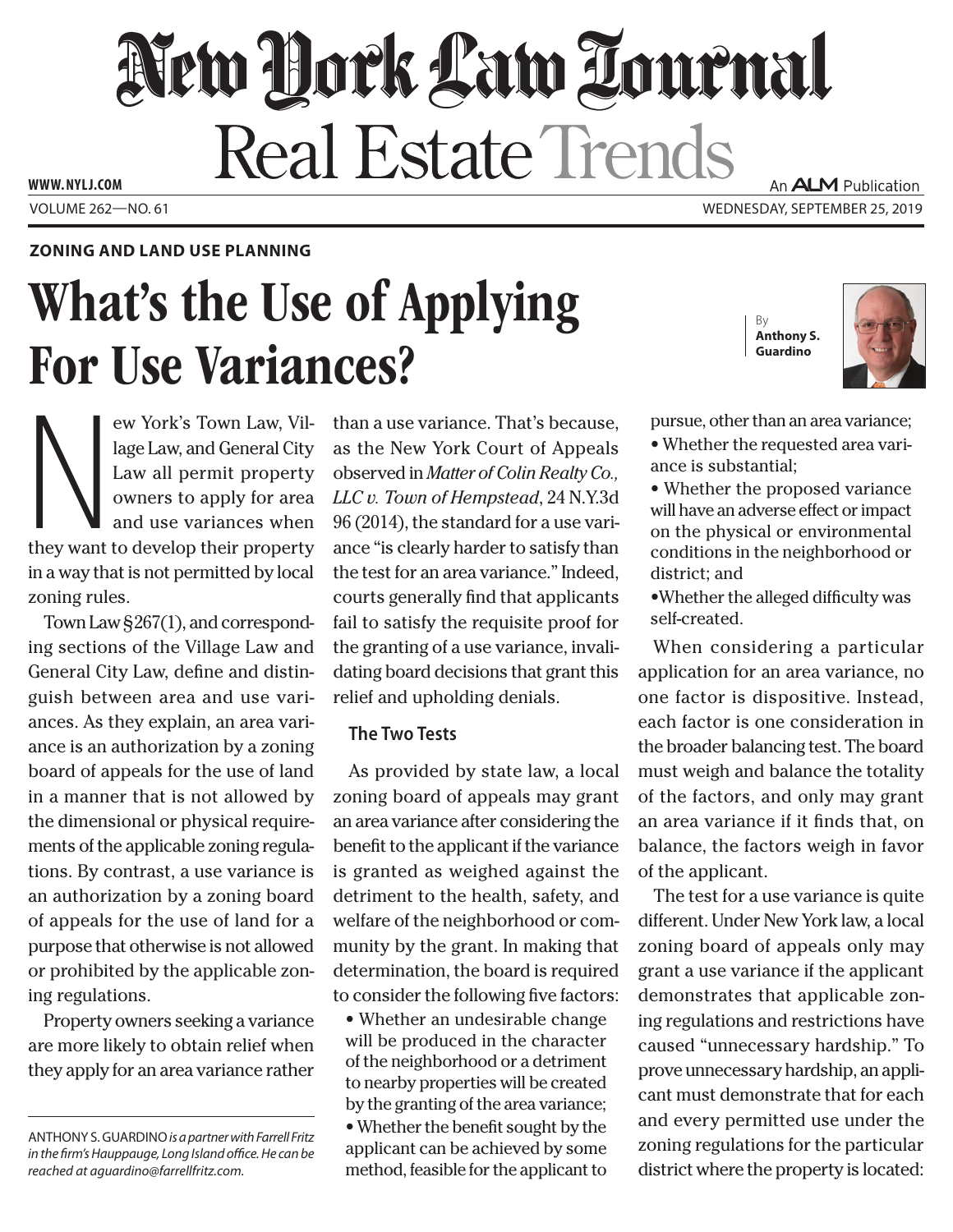• The applicant cannot realize a reasonable return, provided that the lack of return is substantial as demonstrated by competent financial evidence;

• That the alleged hardship relating to the property in question is unique and does not apply to a substantial portion of the district or neighborhood;

• That the requested use variance, if granted, will not alter the essential character of the neighborhood; and

• That the alleged hardship was not self-created.

Importantly, a board considering an application for a use variance cannot weigh any of the four factors against each other. Rather, if it finds that the applicant has failed to meet any one factor, it must deny the application.

Consider how some courts have ruled recently when facing challenges to board decisions granting, or denying, use variances.

### **Use Variances Denied**

In *Matter of Gray v. Village of Patchogue*, 164 A.D.3d 587 (2d Dept. 2018), the petitioner filed an application for a use variance to allow her to convert her two-car garage into living space as an accessory apartment for her elderly mother. Following a hearing, the village's zoning board of appeals denied the application, finding that the petitioner failed to satisfy the requirements for a use variance.

The petitioner went to court, challenging the board's decision. The Supreme Court, Suffolk County, agreed with the petitioner and remitted the matter to the board with a direction to grant the application for a use variance. The board appealed to the Appellate Division, Second Department, which reversed.

The Second Department explained that the "unnecessary hardship" test imposed a "heavy burden" on an applicant for a use variance. It then simply found that the petitioner had failed to make the requisite showing of unnecessary hardship for a use variance, and concluded that the Supreme Court should have denied the petition.

The Second Department reached the same result in *Matter of Monte Carlo 1, LLC v. Weiss*, 142 A.D.3d 1173 (2d Dept. 2016).

Although use variances are recognized under New York law, courts rarely uphold decisions to grant them – and rarely reverse decisions denying them. Property owners should carefully weigh the costs of applying for a use variance against the high probability that they ultimately may not be successful.

This case arose when the owner of a two-story brick building with accessory parking located in a business district sought use variances to convert offices on the first floor into residential apartments. The zoning board of appeals denied the applications and the petitioner went to court.

The Supreme Court, Nassau County, ruled in favor of the board, and the petitioner appealed to the Second Department.

The appellate court found that the board's determinations denying the petitioner's applications were not illegal, arbitrary, or an abuse of discretion. The appellate court upheld the board's conclusion that the petitioner

had not demonstrated "unnecessary hardship." According to the Second Department, the petitioner failed to show "based on competent financial evidence"—that is, "by dollars and cents proof" —that it could not yield a reasonable rate of return absent the requested use variances.

The Fourth Department, in *Matter of Leone v. City of Jamestown Zoning Board of Appeals*, 151 A.D.3d 1828 (4th Dept. 2017), also relied on the "by dollars and cents" requirement, in this instance to reverse the grant of a use variance.

The case arose when Lynn Development, Inc., offered to purchase a building from Jamestown Community College if a use variance could be obtained allowing Lynn to locate its corporate headquarters there. After an environmental review and a public hearing, the zoning board of appeals granted the use variance, although without making any findings of fact or reaching any conclusions of law addressing whether the college or Lynn had met their burden of establishing the four requirements of unnecessary hardship.

City residents went to court seeking to annul the board's determination as legally deficient and arbitrary and capricious.

The Supreme Court, Chautauqua County, dismissed the residents' petition, concluding that the college and Lynn had "presented substantial evidence, especially regarding the four-pronged hardship test, providing the [board] with a rational basis upon which to issue a variance." The residents appealed, and the Fourth Department reversed.

In its decision, the appellate court decided that the college and Lynn